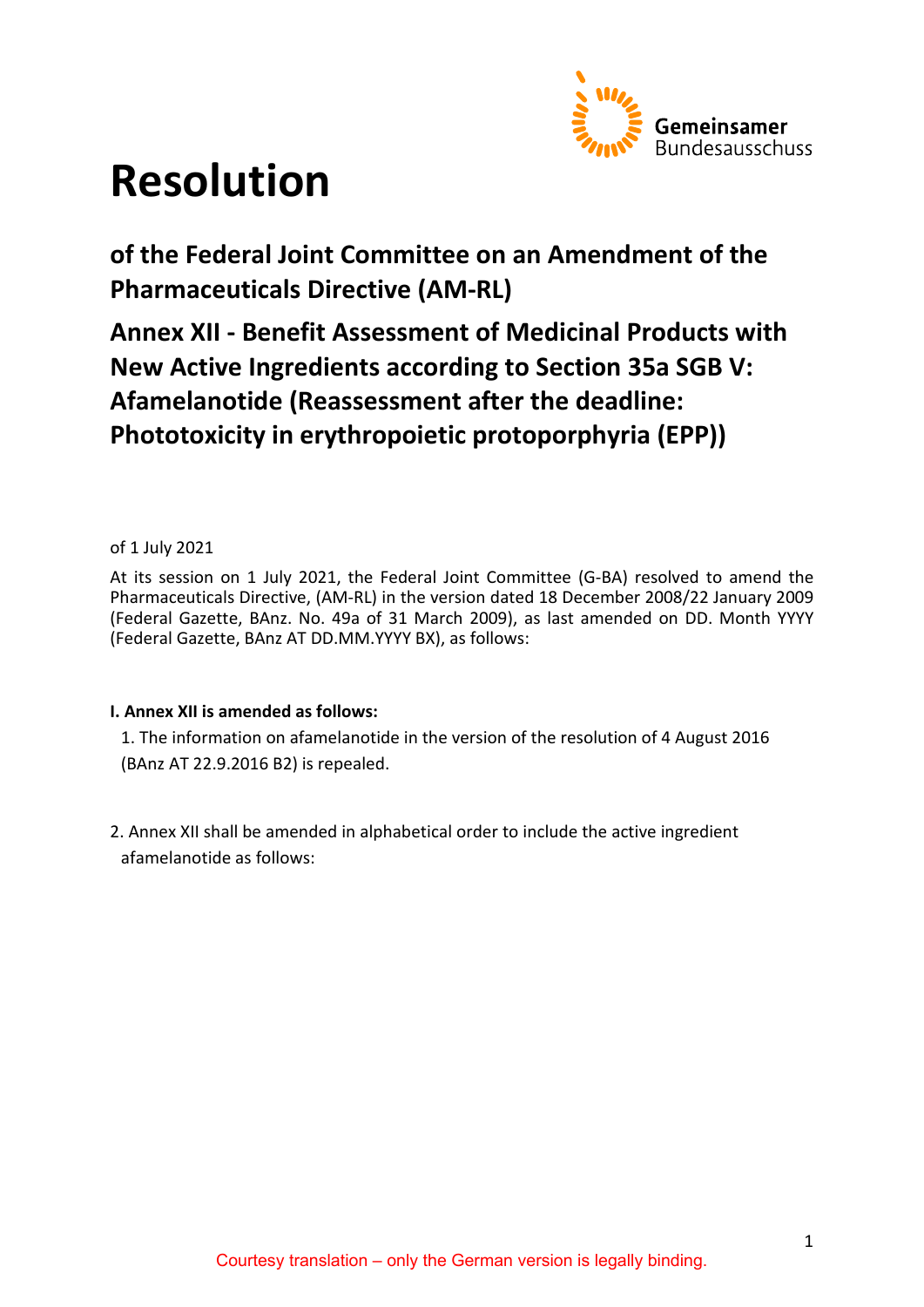## **Afamelanotide**

Resolution of: 1 July 2021 Entry into force on: 1 July 2021 BAnz AT DD. MM YYYY Bx

## **Therapeutic indication (according to the marketing authorisation of 22 December 2014):**

Scenesse is indicated for prevention of phototoxicity in adult patients with erythropoietic protoporphyria (EPP).

## **Therapeutic indication of the resolution (resolution of 1 July 2021):**

see therapeutic indication according to marketing authorisation

## **1. Extend of the additional benefit and significance of the evidence**

Afamelanotide is approved as a medicinal product for the treatment of rare diseases in accordance with Regulation (EC) No. 141/2000 of the European Parliament and the Council of 16 December 1999 on orphan drugs. In accordance with section 35a, paragraph 1, sentence 11, 1st half of the sentence German Social Code, Book Five (SGB V), the additional medical benefit is considered to be proven through the grant of the marketing authorisation.

The Federal Joint Committee (G-BA) determines the extent of the additional benefit for the number of patients and patient groups for which there is a therapeutically significant additional benefit in accordance with Chapter 5, Section 12, paragraph 1, number 1, sentence 2 of its Rules of Procedure (VerfO) in conjunction with Section 5, paragraph 8 Ordinance on the Benefit Assessment of Pharmaceuticals (AM-NutzenV), indicating the significance of the evidence. This quantification of the additional benefit is based on the criteria laid out in Chapter 5, Section 5, paragraph 7, numbers 1 to 4 of the Rules of Procedure (VerfO).

Adult patients with erythropoietic protoporphyria for the prevention of phototoxicity

## **Extend of the additional benefit and significance of the evidence of afamelanotide:**

Hint for a non-quantifiable additional benefit, since the scientific data does not allow a quantification.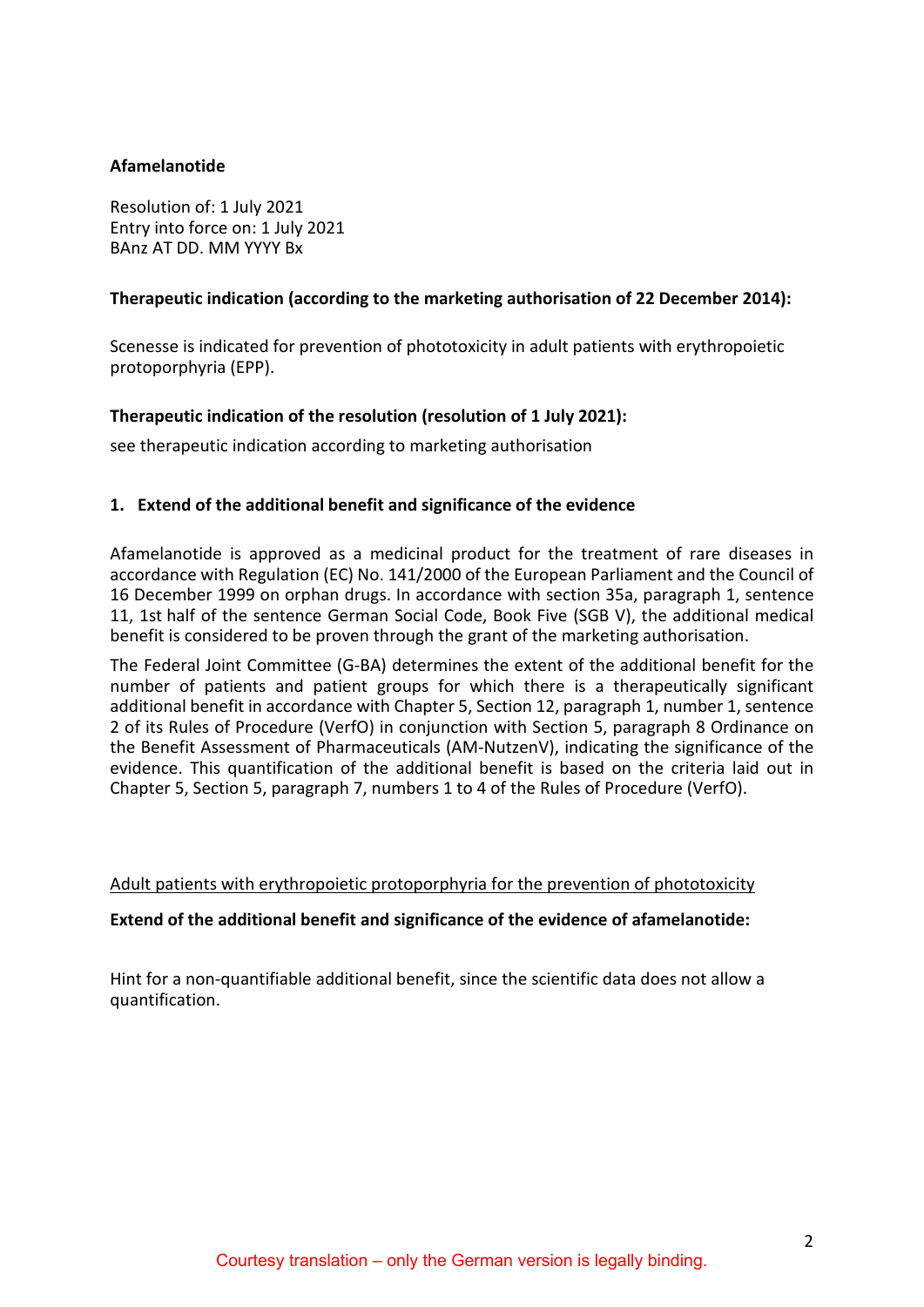# **Study results according to endpoints:[1](#page-2-0)**

# Adult patients with erythropoietic protoporphyria for the prevention of phototoxicity

## **Summary of results for relevant clinical endpoints**

| <b>Endpoint category</b>                                                                                       | <b>Direction</b><br>οf<br>effect/<br><b>Risk of</b> | <b>Summary</b>                                                                                           |  |  |
|----------------------------------------------------------------------------------------------------------------|-----------------------------------------------------|----------------------------------------------------------------------------------------------------------|--|--|
|                                                                                                                | bias                                                |                                                                                                          |  |  |
| Mortality                                                                                                      | $\leftrightarrow$                                   | There were no deaths.                                                                                    |  |  |
| Morbidity                                                                                                      | 个                                                   | Advantage in duration of direct sunlight exposure on days<br>without pain.                               |  |  |
| Health-related quality<br>of life                                                                              | $\leftrightarrow$                                   | No relevant difference for the benefit assessment.                                                       |  |  |
| Side effects                                                                                                   | n.a.                                                | The data are not assessable.                                                                             |  |  |
| Explanations:                                                                                                  |                                                     |                                                                                                          |  |  |
|                                                                                                                |                                                     | $\uparrow$ : statistically significant and relevant positive effect with low/unclear reliability of data |  |  |
| $\downarrow$ : statistically significant and relevant negative effect with low/unclear reliability of data     |                                                     |                                                                                                          |  |  |
| $\uparrow \uparrow$ : statistically significant and relevant positive effect with high reliability of data     |                                                     |                                                                                                          |  |  |
| $\downarrow \downarrow$ : statistically significant and relevant negative effect with high reliability of data |                                                     |                                                                                                          |  |  |
| $\leftrightarrow$ : no statistically significant or relevant difference                                        |                                                     |                                                                                                          |  |  |
| $\varnothing$ : There are no usable data for the benefit assessment.                                           |                                                     |                                                                                                          |  |  |
| n.a.: not assessable                                                                                           |                                                     |                                                                                                          |  |  |

# CUV039: Phase III study, RCT, comparison of afamelanotide vs placebo

CUV-PASS-001/002 (post-authorisation safety study): non-interventional study based on a disease registry, data cut-off from the 4th. interim report.

#### **Mortality**

| Studies:<br><b>CUV039, CUV-</b><br>PASS-001/002<br><b>Endpoint</b> | Afamelanotide | <b>Placebo</b> | Afamelanotide vs<br>placebo |
|--------------------------------------------------------------------|---------------|----------------|-----------------------------|
| <b>Overall survival</b>                                            |               |                |                             |
| There were no deaths.                                              |               |                |                             |

<span id="page-2-0"></span> <sup>1</sup> Data from the dossier evaluation of the G-BA (published on the 1.4.2021), unless otherwise indicated.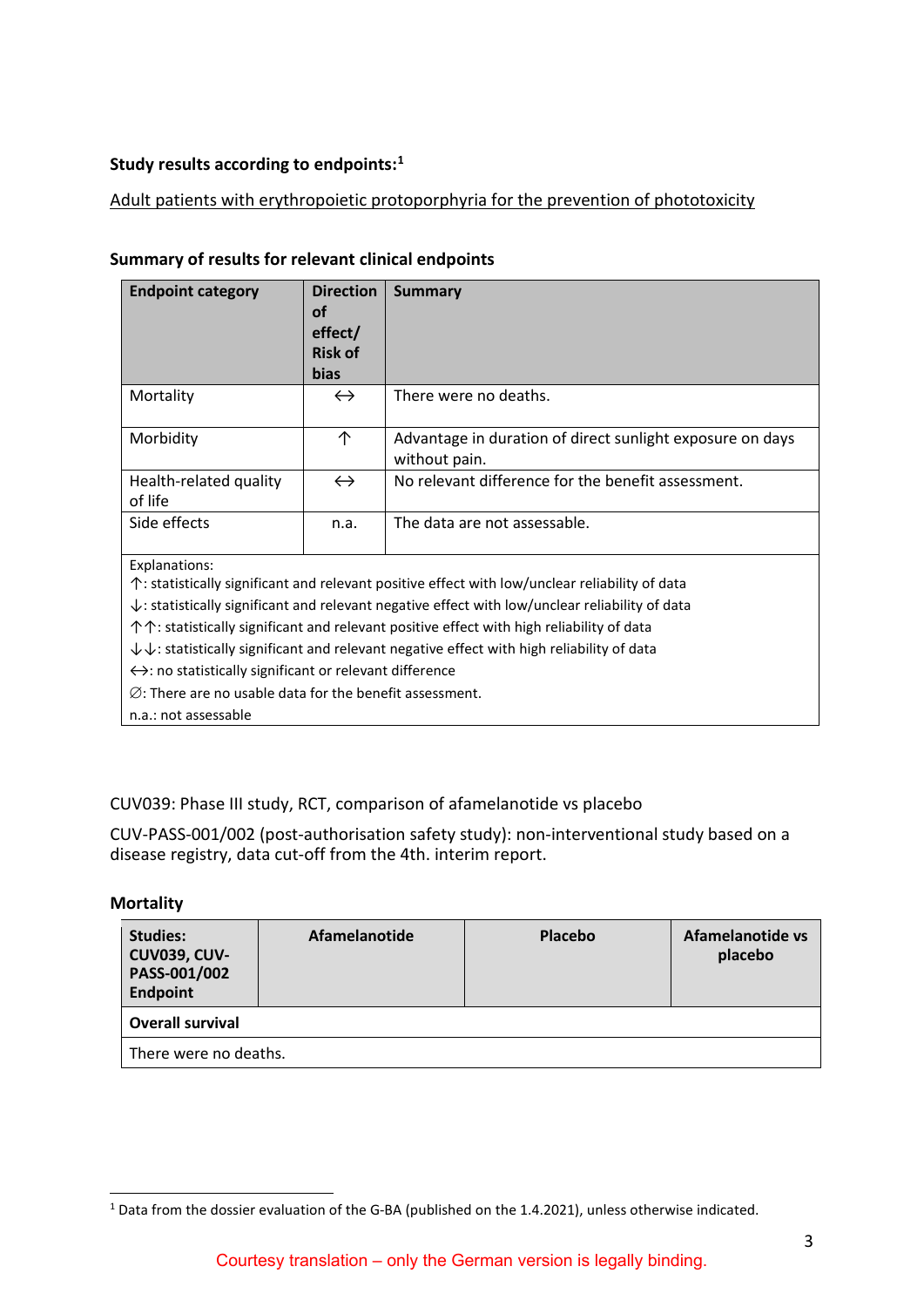# **Morbidity**

| Study: CUV039<br><b>Endpoint</b>                                                                                                                                                                                  |    | Afamelanotide                      | <b>Placebo</b> |                                   | <b>Afamelanotide vs</b><br>placebo                               |
|-------------------------------------------------------------------------------------------------------------------------------------------------------------------------------------------------------------------|----|------------------------------------|----------------|-----------------------------------|------------------------------------------------------------------|
|                                                                                                                                                                                                                   | N  | MV (SD)<br>Median (min; max)       | $\mathsf{N}$   | MV (SD)<br>Median (min; max)      | Effect estimator <sup>g)</sup><br>[95% <sub>C</sub> ]<br>p value |
| Duration of direct sunlight exposure between 10:00 and 18:00 on days without pain <sup>a)</sup>                                                                                                                   |    |                                    |                |                                   |                                                                  |
| Patient-individual total<br>time <sup>b)</sup> (hours)                                                                                                                                                            | 46 | 115.6 (140.6)<br>69.4 [0; 650.5]   | 43             | 60.6(60.6)<br>40.8 [0; 224.0]     | 24.0 [0.3; 50.3]<br>0.044                                        |
| Average <sup>c)</sup> Time<br>(minutes/day)                                                                                                                                                                       | 46 | 43.3 (52.0)<br>25.9 [0; 260.2]     | 43             | 23.7(22.5)<br>18.1 [0; 83.5]      | $8.8$ [-0.8; 18.5]<br>0.075                                      |
| Duration of direct sunlight exposure between 10:00 and 18:00 on days without pain or with low<br>pain <sup>d)</sup>                                                                                               |    |                                    |                |                                   |                                                                  |
| Patient-individual total<br>time <sup>b)</sup> (hours)                                                                                                                                                            | 46 | 141.1 (165.1)<br>80.0 [0.5; 825.0] | 43             | 74.6 (67.5)<br>51.0 [1.25; 251.0] | 26.8 [-0.3; 57.5]<br>0.053                                       |
| Average <sup>c)</sup> Time<br>(minutes/day)                                                                                                                                                                       | 46 | 47.5 (53.4)<br>27.3 [0.2; 263.3]   | 43             | 27.1 (22.9)<br>25.2 [0.7; 85.0]   | $8.4[-1.5; 18.9]$<br>0.094                                       |
| Duration of direct sunlight exposure between 10:00 and 15:00 on days without pain <sup>a)</sup>                                                                                                                   |    |                                    |                |                                   |                                                                  |
| Patient-individual total<br>time <sup>b)</sup> (hours)                                                                                                                                                            | 46 | 71.2 (89.2)<br>39.6 [0; 419.0]     | 43             | 41.6 (45.3)<br>31.8 [0; 198.8]    | $13.1[-1.3; 28.0]$<br>0.092                                      |
| Average <sup>c)</sup> Time<br>(minutes/day)                                                                                                                                                                       | 46 | 26.9 (33.3)<br>14.9 [0; 167.6]     | 43             | 16.4 (17.3)<br>11.0 [0; 74.1]     | $4.9$ [-1.0; 10.6]<br>0.134                                      |
| Total patient-individual phototoxicity during the study period: Pain in phototoxic episodes <sup>e)</sup>                                                                                                         |    |                                    |                |                                   |                                                                  |
| Total pain intensity<br>(sum)                                                                                                                                                                                     | 46 | 16.3 (33.2)<br>4.0 [0; 196]        | 43             | 34.1 (86.7)<br>6.0 [0; 507]       | n. d.<br>0.442                                                   |
| Total maximum pain<br>intensity                                                                                                                                                                                   | 46 | 3.5(3.1)<br>4.0 [0; 8]             | 43             | 3.9(3.3)<br>5.0 [0; 9]            | n. d.<br>0.544                                                   |
| Phototoxic episodes during the study period <sup>f)</sup>                                                                                                                                                         |    |                                    |                |                                   |                                                                  |
| Number of episodes                                                                                                                                                                                                | 46 | 2.0(3.3)<br>$1.0$ [0; 15]          | 43             | 3.3(6.8)<br>$1.0$ [0; 35]         | n.d.<br>0.602                                                    |
| Number of days in the<br>longest episode                                                                                                                                                                          | 46 | 1.3(1.9)<br>$1.0$ [0; 12]          | 43             | 1.7(2.1)<br>$1.0$ [0; 10]         | n.d.<br>0.519                                                    |
| Total patient-<br>individual<br>phototoxicity during<br>the study period:<br>Number of days                                                                                                                       | 46 | 3.2(6.0)<br>$1.0$ [0; 34]          | 43             | 6.6(16.8)<br>1.0 [0; 98]          | n.d.<br>0.503                                                    |
| "Without pain" corresponds to a Likert value of 0 of the self-recording in the patient diary (scale range: 0-10).<br>a)<br>The above (cumulative) times refer to the total time during the treatment phase.<br>b) |    |                                    |                |                                   |                                                                  |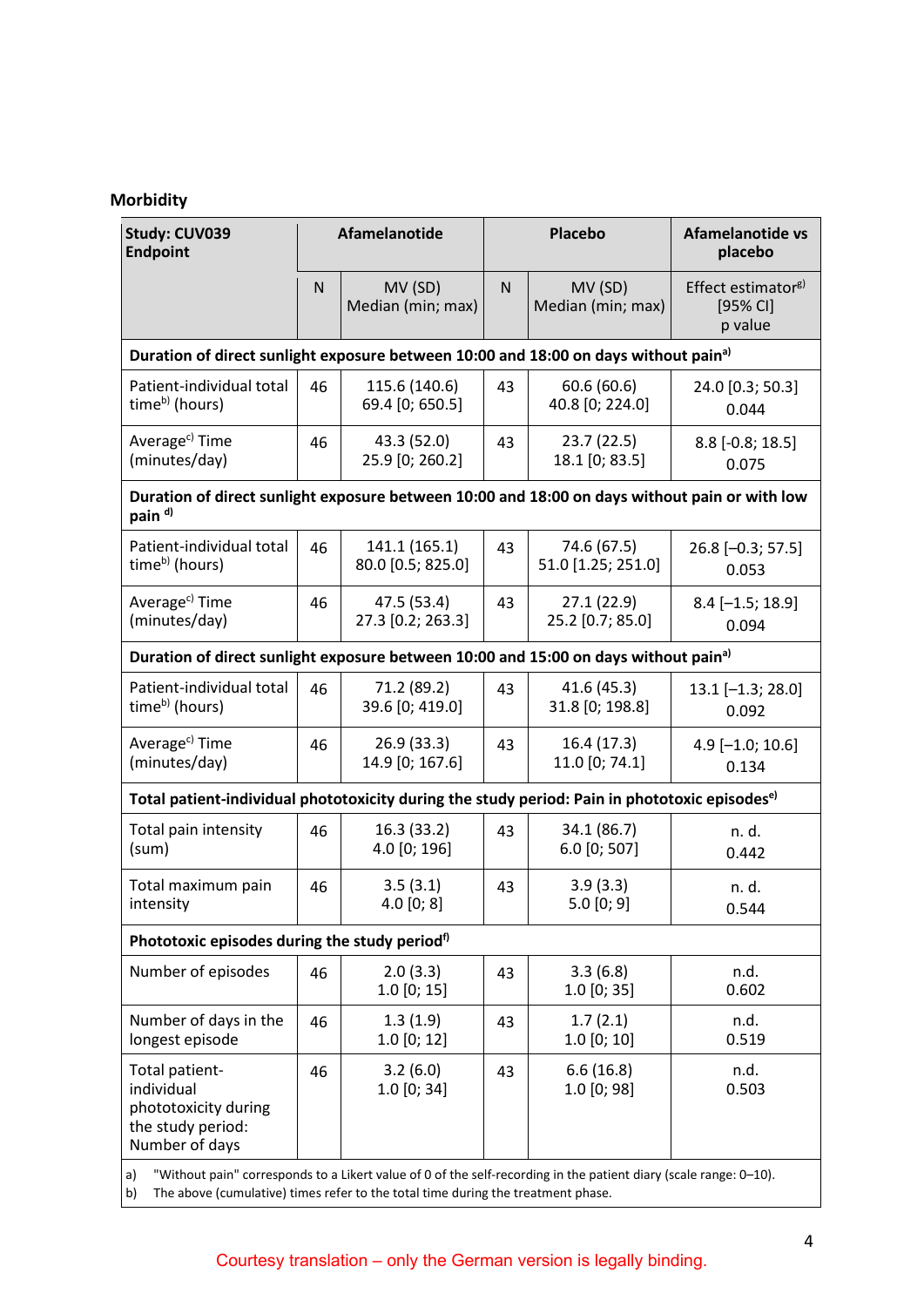|                                                                                                                                                                                                                | Study: CUV039<br><b>Endpoint</b>                                                                                                                                                                                                                                                                                                                                                                                                                                                                                                                                                             | Afamelanotide |                                                                               | Placebo |                              | Afamelanotide vs<br>placebo                           |
|----------------------------------------------------------------------------------------------------------------------------------------------------------------------------------------------------------------|----------------------------------------------------------------------------------------------------------------------------------------------------------------------------------------------------------------------------------------------------------------------------------------------------------------------------------------------------------------------------------------------------------------------------------------------------------------------------------------------------------------------------------------------------------------------------------------------|---------------|-------------------------------------------------------------------------------|---------|------------------------------|-------------------------------------------------------|
|                                                                                                                                                                                                                |                                                                                                                                                                                                                                                                                                                                                                                                                                                                                                                                                                                              | N             | MV (SD)<br>Median (min; max)                                                  | N       | MV (SD)<br>Median (min; max) | Effect estimator <sup>g)</sup><br>[95% CI]<br>p value |
| The average number of minutes/day for each subject was calculated as the quotient of completely pain-free time<br>c)<br>with direct sunlight exposure and the number of all days with patient diary recording. |                                                                                                                                                                                                                                                                                                                                                                                                                                                                                                                                                                                              |               |                                                                               |         |                              |                                                       |
| d)                                                                                                                                                                                                             | "With no pain or little pain" refers to the subject's self-recording in the patient diary in the pain scale with the Likert<br>scale score range of 0 to 3 (scale range: 0–10).                                                                                                                                                                                                                                                                                                                                                                                                              |               |                                                                               |         |                              |                                                       |
| e)                                                                                                                                                                                                             | Calculated by summing the scale values of the 11-point Likert scale (value range 0-10). Presentation of values only                                                                                                                                                                                                                                                                                                                                                                                                                                                                          |               |                                                                               |         |                              |                                                       |
| f)<br>g)                                                                                                                                                                                                       | for all test subjects - regardless of whether at least one phototoxic episode occurred during the study.<br>A "phototoxic episode" is defined as a period of time (including periods of more than one day) in which the values<br>on the patient diary pain scale were consistently above the value 3. The group differences for the subsample<br>including only subjects with at least one phototoxic episode during the study were also all statistically insignificant.<br>Effect estimator according to Hodges-Lehmann, p-value based on Kruskal-Wallis. Analyses that took into account |               |                                                                               |         |                              |                                                       |
|                                                                                                                                                                                                                |                                                                                                                                                                                                                                                                                                                                                                                                                                                                                                                                                                                              |               | adjustment for stratification variable treatment centre" "were not presented. |         |                              |                                                       |

Abbreviations: ITT: Intention-to-Treat; n. d.: no data; CI: Confidence interval; MV: Mean value; SD: Standard deviation

| Study: CUV039<br><b>Endpoint</b>                              | Afamelanotide |                                                                               | Placebo |                                                                                                                | Afamelanotide vs<br>placebo                             |
|---------------------------------------------------------------|---------------|-------------------------------------------------------------------------------|---------|----------------------------------------------------------------------------------------------------------------|---------------------------------------------------------|
|                                                               | $\mathsf{N}$  | MV (SD)<br>Median (min; max)                                                  | N       | MV (SD)<br>Median (min; max)                                                                                   | Effect estimator <sup>a)</sup><br>$[95%$ CI]<br>p value |
| Change in DLQI total score <sup>b)</sup> compared to baseline |               |                                                                               |         |                                                                                                                |                                                         |
| At day 60                                                     | 47            | $-6(5.9)$<br>$-6.0$ [ $-24; 2$ ]                                              | 43      | $-4(5.5)$<br>$-5.0$ $[-15; 11]$                                                                                | $-1$ [-4; 1]<br>0.214                                   |
| At day 120                                                    | 46            | $-7.8(6.0)$<br>$-7.0$ [ $-26; 0$ ]                                            | 42      | $-6.5(6.2)$<br>$-6.5$ $[-17; 14]$                                                                              | $-1$ [-3; 2]<br>0.589                                   |
| At day 180 or in case<br>of early termination                 | 46            | $-8.1(6.2)$<br>$-7.5$ $[-26; 1]$                                              | 43      | $-7.3(5.6)$<br>$-8.0$ $[-19; 5]$                                                                               | $0[-3; 2]$<br>0.799                                     |
| a)                                                            |               | adjustment for stratification variable treatment centre" "were not presented. |         | Effect estimator according to Hodges-Lehmann, p-value based on Kruskal-Wallis. Analyses that took into account |                                                         |

# **Health-related quality of life**

b) The range of values is between 0 and 30, where 30 means maximum impairment.

Abbreviations: DLQI: Dermatology Life Quality Index; ITT: Intention-to-Treat; n. d.: no data; CI: Confidence interval; MV: Mean value; QoL: Quality of Life; SD: Standard deviation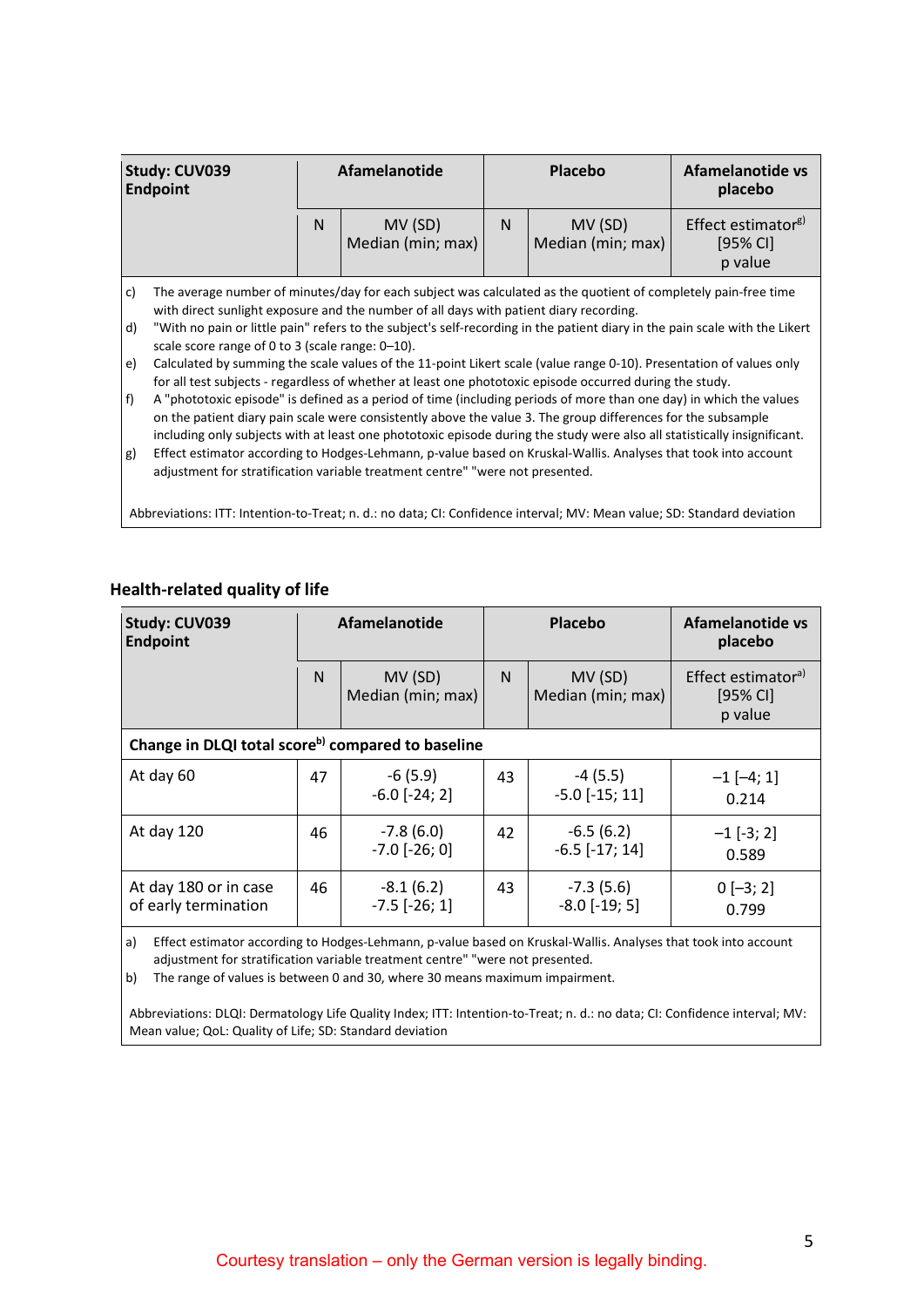# **Side effects**

| Study: CUV039<br><b>Endpoint</b>                                                        |    | Afamelanotide<br><b>Placebo</b> |    | Afamelanotide vs<br>placebo |                         |
|-----------------------------------------------------------------------------------------|----|---------------------------------|----|-----------------------------|-------------------------|
|                                                                                         | N  | Persons with event<br>n(%)      | N  | Persons with event<br>n(%)  | RR [95%- CI]<br>p value |
| Adverse events in total                                                                 |    |                                 |    |                             |                         |
| AE                                                                                      | 48 | 45 (94)                         | 45 | 39 (87)                     |                         |
| Severe AE <sup>a)</sup>                                                                 | 48 | 10(21)                          | 45 | 7(16)                       | n.d.                    |
| SAE                                                                                     | 48 | 3(6)                            | 45 | 2(4)                        | n.d.                    |
| AE, which led to the<br>discontinuation of the<br>study medication                      | 48 | $\mathbf 0$                     | 45 | 0                           |                         |
| Adverse events with incidence ≥ 10% in at least one treatment arm<br><b>SOC</b><br>- PT |    |                                 |    |                             |                         |
| Gastrointestinal<br>disorders                                                           | 48 | 12(25)                          | 45 | 14 (31)                     | n.d.                    |
| - Nausea                                                                                | 48 | 9(19)                           | 45 | 8(18)                       | n.d.                    |
| General disorders and<br>administration site<br>conditions                              | 48 | 19 (40)                         | 45 | 7(16)                       | n.d.                    |
| - Discolorations at<br>implant site                                                     | 48 | 9(19)                           | 45 | 0                           | n.d.                    |
| Infections and<br>infestations                                                          | 48 | 15 (31)                         | 45 | 22 (49)                     | n.d.                    |
| - Flu                                                                                   | 48 | 2(4)                            | 45 | 7(16)                       | n.d.                    |
| Nasopharyngitis                                                                         | 48 | 6(13)                           | 45 | 10(22)                      | n.d.                    |
| Musculoskeletal and<br>connective tissue<br>disorders                                   | 48 | 13 (27)                         | 45 | 8(18)                       | n.d.                    |
| - Arthralgia                                                                            | 48 | 5(10)                           | 45 | 2(4)                        | n.d.                    |
| - Back pain                                                                             | 48 | 6(13)                           | 45 | 6(13)                       | n.d.                    |
| Nervous system<br>disorders                                                             | 48 | 21(44)                          | 45 | 18 (40)                     | n.d.                    |
| - Headaches                                                                             | 48 | 19 (40)                         | 45 | 13 (29)                     | n.d.                    |
| Eye disorders                                                                           | 48 | 5(10)                           | 45 | 1(2)                        | n.d.                    |
| Respiratory, thoracic<br>and mediastinal<br>disorders                                   | 48 | 7(15)                           | 45 | 6(13)                       | n.d.                    |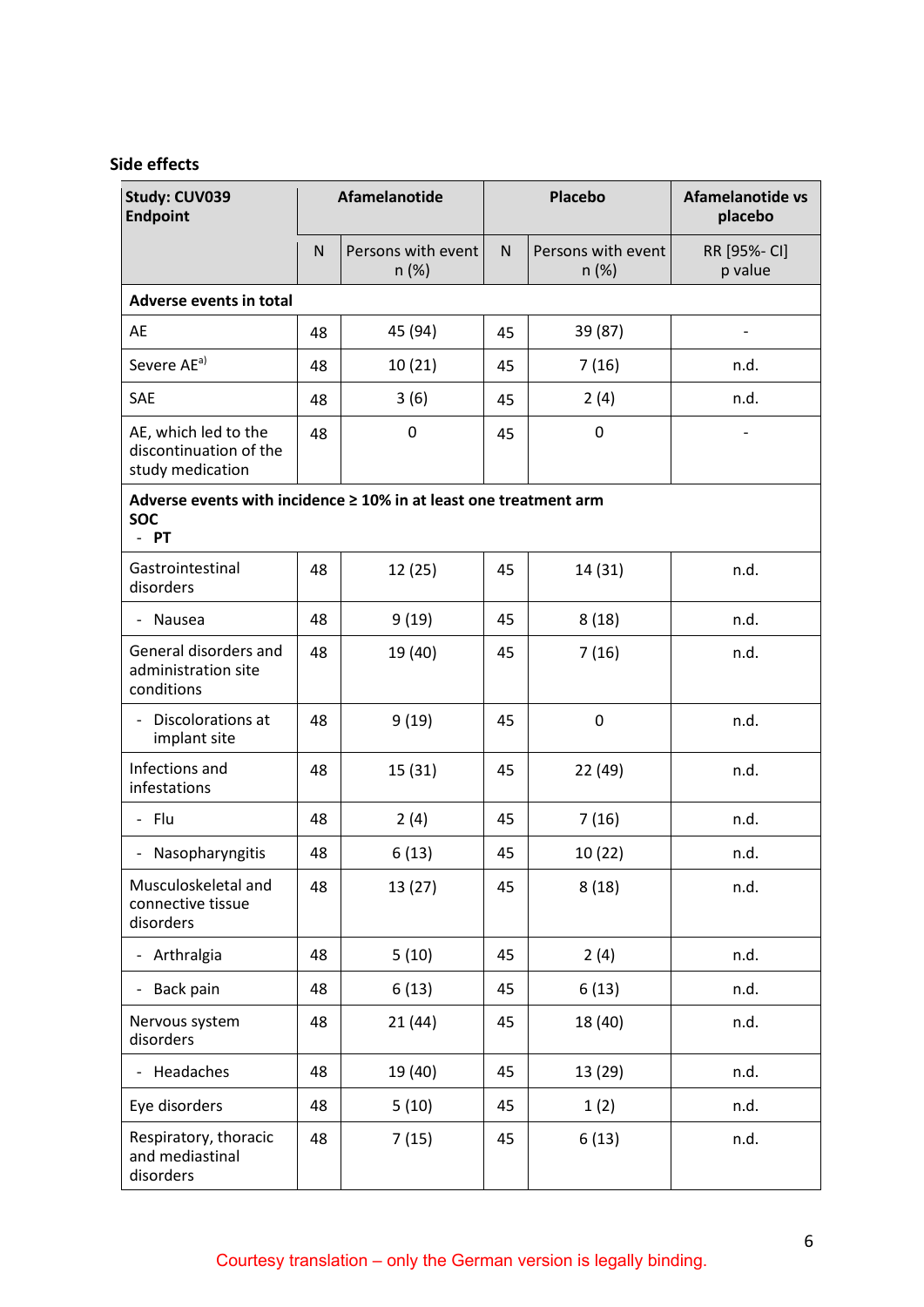| <b>Study: CUV039</b><br><b>Endpoint</b>                                                                                      | <b>Afamelanotide</b> |                                | <b>Placebo</b> |                                | Afamelanotide vs<br>placebo |
|------------------------------------------------------------------------------------------------------------------------------|----------------------|--------------------------------|----------------|--------------------------------|-----------------------------|
|                                                                                                                              | N                    | Persons with event<br>$n (\%)$ | $\mathsf{N}$   | Persons with event<br>$n (\%)$ | RR [95%- CI]<br>p value     |
| Severe adverse events with incidence $\geq$ 5% in at least one treatment arm<br><b>SOC</b><br>PT<br>$\overline{\phantom{0}}$ |                      |                                |                |                                |                             |
| Musculoskeletal and<br>connective tissue<br>disorders                                                                        | 48                   | 4(8)                           | 45             | 2(4)                           | n.d.                        |
| Nervous system<br>disorders                                                                                                  | 48                   | 4(8)                           | 45             | 2(4)                           | n.d.                        |
| Headaches                                                                                                                    | 48                   | 3(6)                           | 45             | 1(2)                           | n.d.                        |
|                                                                                                                              |                      |                                |                |                                |                             |

a) Severe AEs are defined as significant impairment of the person's activities of daily living, and can be lifethreatening.

Abbreviations: n. d.: no data; MedDRA Medical Dictionary for Regulatory Activities; PT: Preferred term according to MedDRA; AE: Adverse event; RR: Relative risk; (S)AE: (Serious) adverse event: SOC: System Organ Class according to MedDRA;

| <b>Study: PASS</b><br><b>Endpoint</b>                                 |     | Afamelanotide                  |  |  |  |
|-----------------------------------------------------------------------|-----|--------------------------------|--|--|--|
|                                                                       | N   | Persons with event<br>$n (\%)$ |  |  |  |
| Adverse events in total                                               |     |                                |  |  |  |
| AE                                                                    | 297 | 219 (73.7)                     |  |  |  |
| Severe AE <sup>a)</sup>                                               | 297 | 18(6.1)                        |  |  |  |
| <b>SAE</b>                                                            | 297 | 27(9.1)                        |  |  |  |
| AE, which led to the discontinuation of the<br>study medication       | 297 | 3(1.0)                         |  |  |  |
| Adverse events with an incidence of $\geq 10\%$<br><b>SOC</b><br>- PT |     |                                |  |  |  |
| Gastrointestinal disorders                                            | 297 | 98 (33.0)                      |  |  |  |
| Nausea<br>$\qquad \qquad \blacksquare$                                | 297 | 70 (23.6)                      |  |  |  |
| General disorders and administration site<br>conditions               | 297 | 112 (37.7)                     |  |  |  |
| Fatigue                                                               | 297 | 43 (14.5)                      |  |  |  |
| Infections and infestations                                           | 297 | 69 (23.2)                      |  |  |  |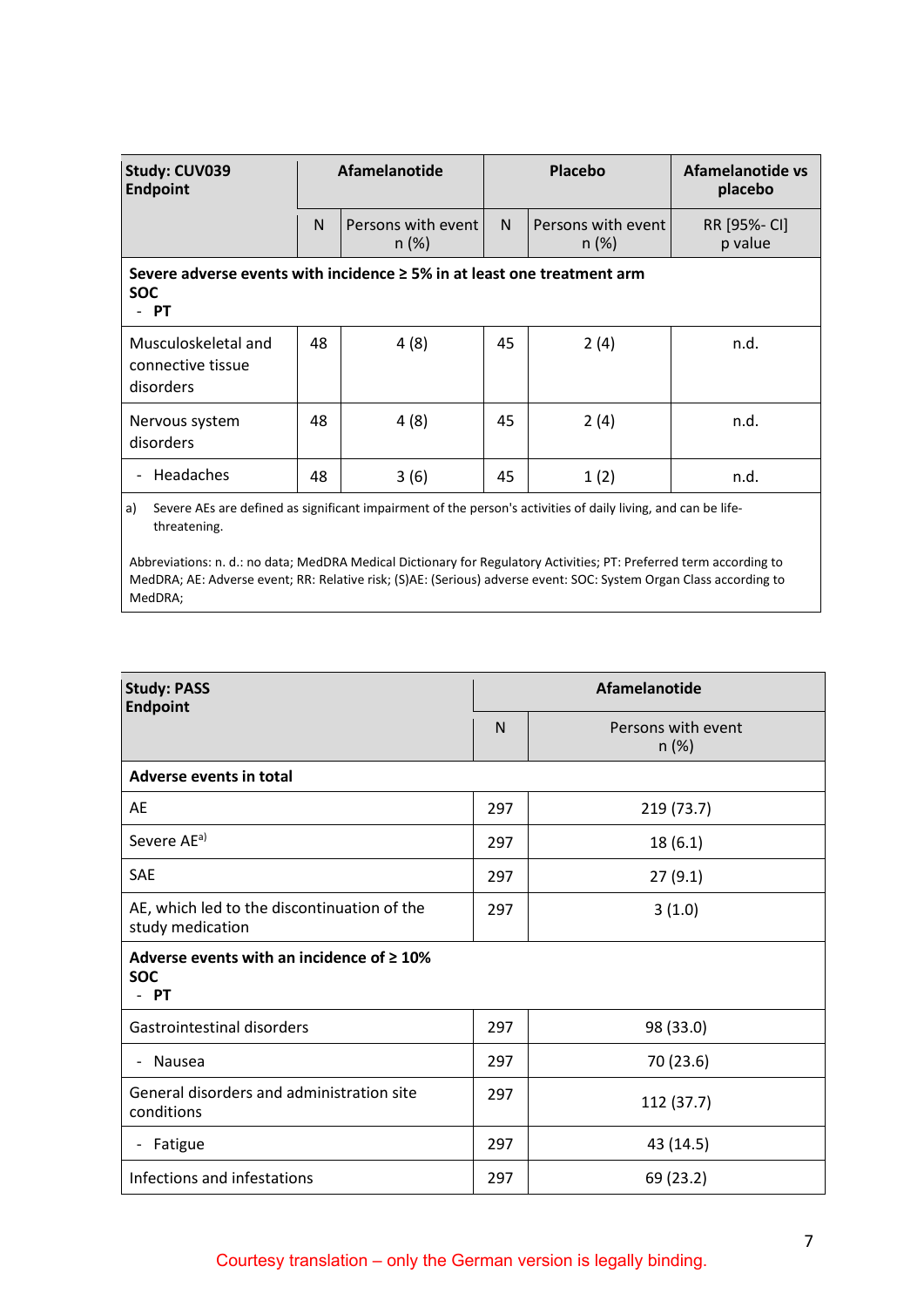| <b>Study: PASS</b><br><b>Endpoint</b>           |     | <b>Afamelanotide</b>           |  |  |
|-------------------------------------------------|-----|--------------------------------|--|--|
|                                                 | N   | Persons with event<br>$n (\%)$ |  |  |
| Musculoskeletal and connective tissue disorders | 297 | 36(12.1)                       |  |  |
| Nervous system disorders                        | 297 | 88 (29.6)                      |  |  |
| - Headaches                                     | 297 | 61(20.5)                       |  |  |
| Skin and subcutaneous tissue disorders          | 297 | 68 (22.9)                      |  |  |
| Vascular disorders                              | 297 | 37(12.5)                       |  |  |

a) Severe AEs are defined as significant impairment of the person's activities of daily living, and can be life-threatening.

Abbreviations: n. d.: no data; MedDRA: Medical Dictionary for Regulatory Activities; PT: Preferred term according to MedDRA; AE: Adverse event; RR: Relative risk; (S)AE: (Serious) adverse event: SOC: System Organ Class according to MedDRA;

# **2. Number of patients or demarcation of patient groups eligible for treatment**

## Adult patients with erythropoietic protoporphyria for the prevention of phototoxicity

approx. 540 to 1,090 patients

## **3. Requirements for a quality-assured application**

The requirements in the product information are to be taken into account. The European Medicines Agency (EMA) provides the contents of the product information (summary of product characteristics, SmPC) for Scenesse (active ingredient: afamelanotide) at the following publicly accessible link (last access: 16 April 2021): [https://www.ema.europa.eu/en/documents/product-information/scenesse-epar-product-](https://www.ema.europa.eu/en/documents/product-information/scenesse-epar-product-information_de.pdf)

[information\\_de.pdf](https://www.ema.europa.eu/en/documents/product-information/scenesse-epar-product-information_de.pdf)

Afamelanotide should only be prescribed by specialised physicians in recognised porphyria centres and only implanted by a doctor who has been trained and accredited by the marketing authorisation holder in the application of the implant.

As a risk minimisation measure, all medical professionals likely to use the product will be trained by the marketing authorisation holder. The following prescribed information material shall be made available: Summary of the characteristics of the medicinal product, face-to-face training material, information video and a register information sheet.

This medicinal product was approved under "exceptional circumstances". This means that due to the rarity of the disease, it was not possible to obtain complete information on this medicinal product. The European Medicines Agency will assess any new information that